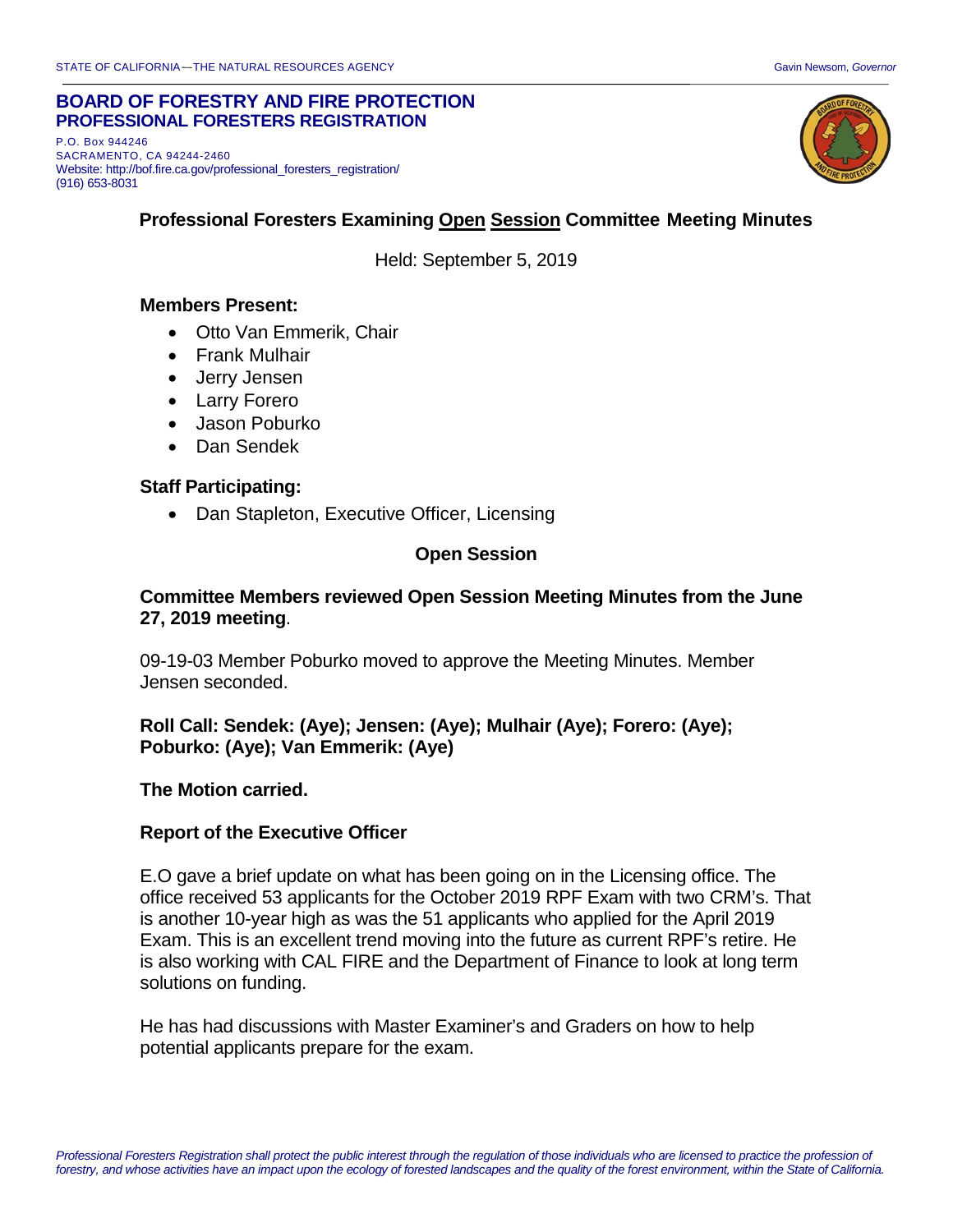#### **Committee members reviewed the renewal and other fee amendments, amendments to PRC 1647, draft Initial Statement of Reasons and draft Plead.**

E.O. gave a brief overview of what was discussed and amended at the June 27, PFEC meeting.

## **Committee Discussion**

Member Sendek made suggestions on lines 1-10 strike the words "discount on" and replace it with "renewal of license, \$250" He also suggested that the E.O. review RPF fund annually to discover potential issues so they may be addressed sooner. E.O. will create an agenda item to present annually to the PFEC with prior fiscal year's information to evaluate how the fund is performing.

It was mentioned that the term fund 0300 should be given a different name in the report. Suggesting Professional Forester's Registration fund. E.O. responded that the change will be made throughout the document where 0300 is mentioned. The draft plead needs to be in place by April 2020.

#### **09-19-04 Member Jensen moved to approve as amended. Member Sendek seconded.**

Roll Call: Sendek: (Aye); Jensen: Aye; Mulhair (Aye); Forero: (Aye); Poburko: (No); Van Emmerik: (Aye).

### **The motion carried.**

### **09-19-05 Member Poburko made a motion to remove the reference to the 0300 fund and replace with Professional Forester's Registration fund globally across the document. Member Forero seconded the motion.**

Roll Call: Sendek: (Aye); Jensen: (Aye); Mulhair (Aye); Forero: (Aye); Poburko: (Aye); Van Emmerik: (Aye)

### **The Motion carried.**

### **Appeal Procedure Amendments**

E.O. gave an overview of the appeal process. Committee members discussed how to work through the appeals process.

#### **09-19-06 Member Jensen moved that any exams graded on appeal must pass based on an average of at least two scores with the Exam Graders. Member Forero seconded.**

Roll Call: Sendek: (Aye); Jensen: (Aye); Mulhair (Aye); Forero: (Aye); Poburko: (Aye); Van Emmerik: (Aye)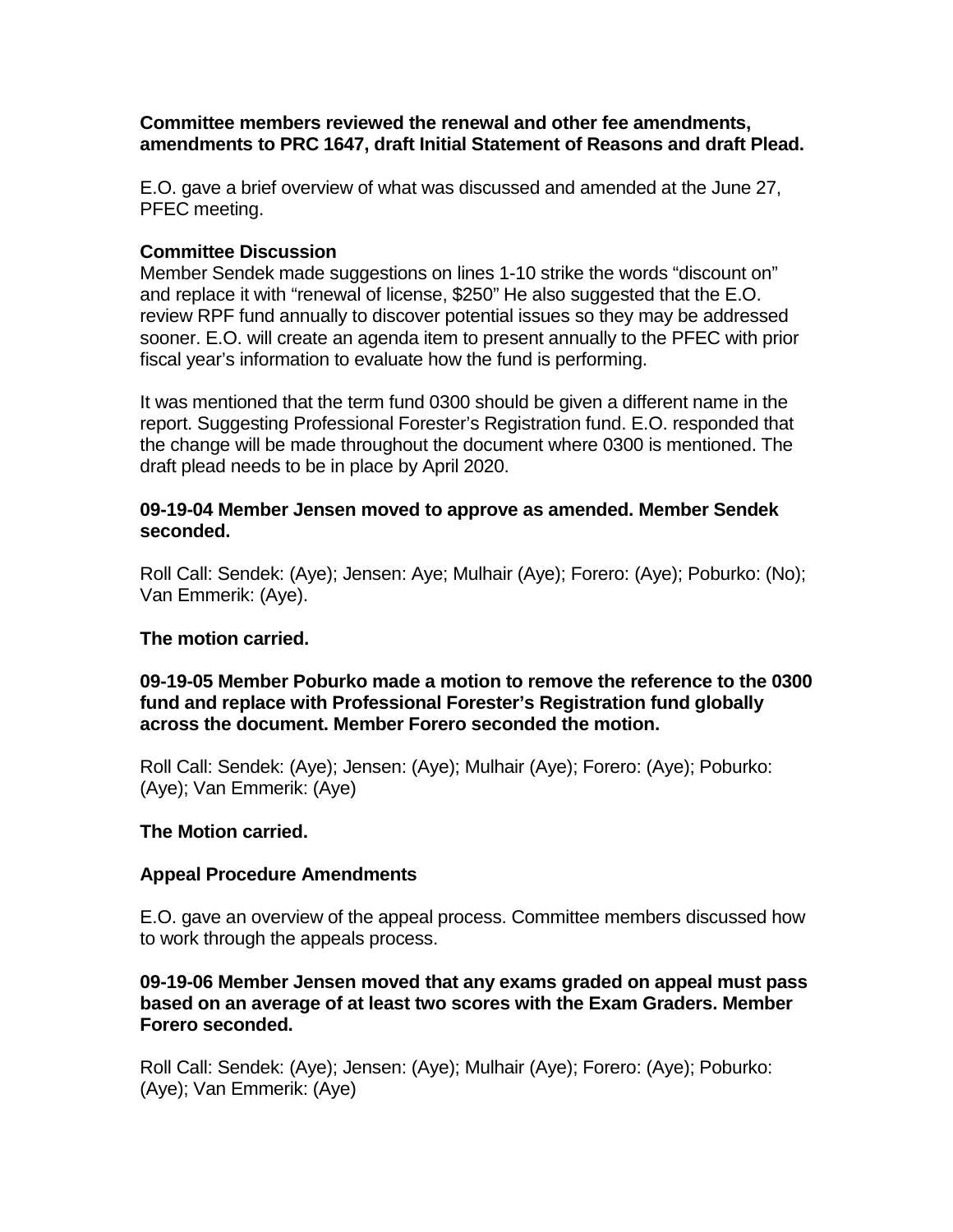## **The motion carried.**

## **Committee Discussion:**

In terms of the two scores, E.O. wanted to clarify, it would need to be the average score from the original graders combined with the exam regrade score and would be a cumulative total average across the exam.

E.O. stated that he has worked with the Regulations Coordinator and the Board's Attorney. The language in the document needed to reflect when applicants request an appeal, the appeal shall be made in writing and shall include the reasons or circumstances leading to the appeal and the items on which the appeal is made along with supporting documentation and shall be accompanied by a non – refundable \$100.00 fee.

## **Member Jensen moved to approve the Appeal Procedure Amendments regulatory language. Member Sendek seconded.**

Roll Call: Sendek: (Aye); Jensen: (Aye); Mulhair (Aye); Forero: (Aye); Poburko: (Aye); Van Emmerik: (Aye)

# **The Motion carried.**

## **Committee Members reviewed nominations for PFEC Public and Consulting Membership.**

- Michael Atkins (Consultant)
- Andrew David Funk (Consultant)
- James Christian Eggleton (Consultant)
- John Vona (Consultant)
- Michael J. Bacca (Public)

### **09-19-08 Member Forero nominated Michael J. Bacca for Public Membership. Member Poburko seconded.**

Roll Call: Sendek: (Aye); Jensen: (Aye); Mulhair (Aye); Forero: (Aye); Poburko: (Aye); Van Emmerik: (Aye)

### **The Motion carried.**

E.O. commented, that their geographic location should also be considered.

## **09-19-09 Member Poburko nominated James Eggleton for Public Membership. Member Jensen seconded.**

Roll Call: Sendek: (Abstained;) Jensen: (Aye); Mulhair (Aye); Forero: (Aye); Poburko: (Aye); Van Emmerik: (Aye**)**